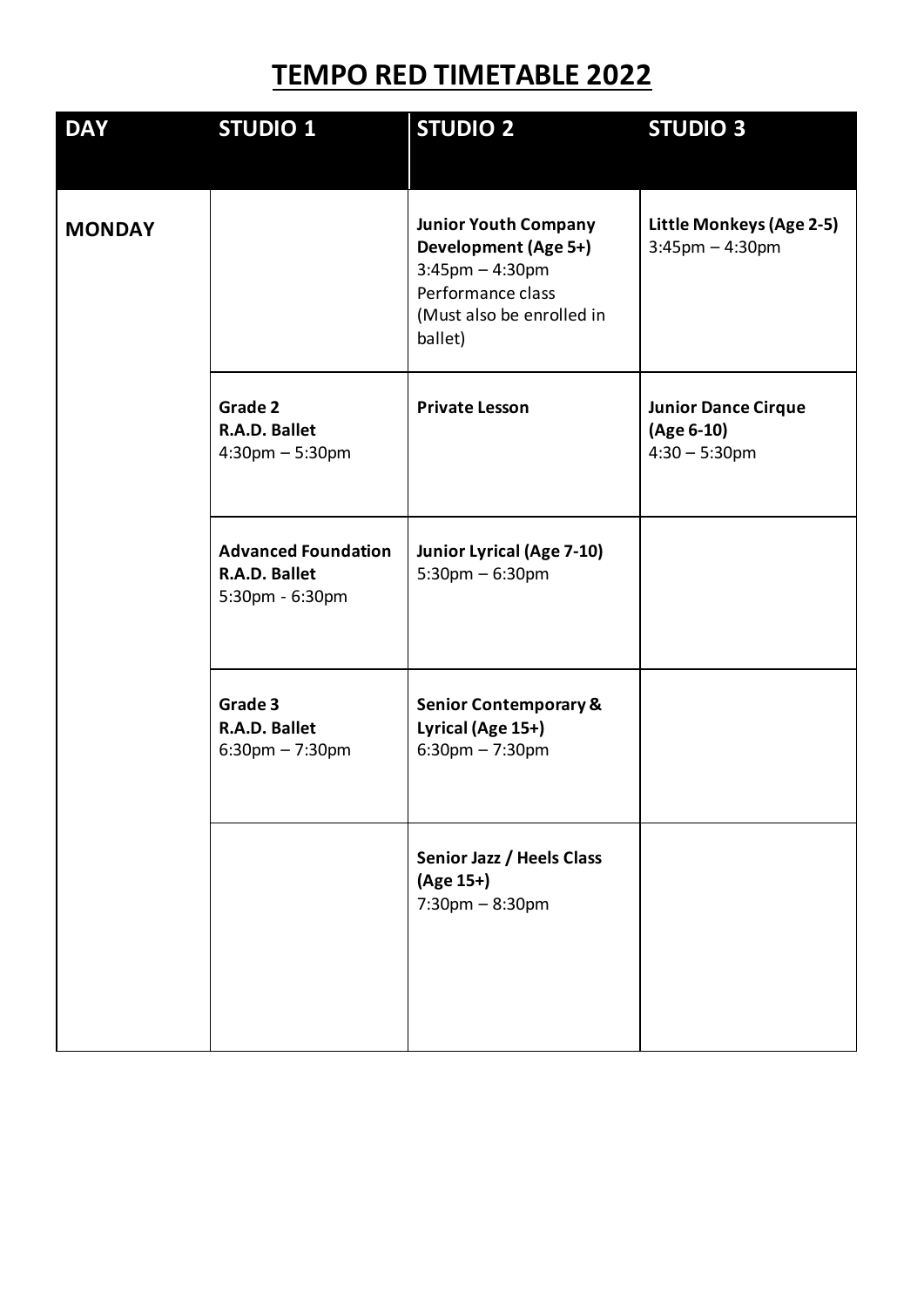## **TEMPO RED TIMETABLE 2022**

| <b>TUESDAY</b>  |                                                               |                                                           | <b>Teen Non-Exam Ballet</b><br>(Age 13+)<br>$4:00 \text{pm} - 5:00 \text{pm}$                             |
|-----------------|---------------------------------------------------------------|-----------------------------------------------------------|-----------------------------------------------------------------------------------------------------------|
|                 |                                                               |                                                           | <b>Advanced Acrobatics</b><br>(Open Age)<br>5:00pm - 6:00pm                                               |
|                 |                                                               |                                                           | Technique - Turns Kicks<br>& Leaps (Open Age)<br>$6:00 \text{pm} - 6:45 \text{pm}$                        |
|                 |                                                               |                                                           | Teen Combo Class (13+)<br>(Variety of styles)<br>$6:45$ pm $-7:45$ pm                                     |
| <b>THURSDAY</b> | Grade 2<br>R.A.D. Ballet<br>$4:00 \text{pm} - 5:00 \text{pm}$ | <b>Junior Dance Cirque</b><br>(Age 6-10)<br>4:00pm-5:00pm | <b>Petites Combo Class</b><br>(Jazz, Tap and Lyrical)<br>(Age 4.5-6)<br>$4:00 \text{pm} - 5:00 \text{pm}$ |
|                 | Primary<br>R.A.D. Ballet<br>$5:00 \text{pm} - 6:00 \text{pm}$ | <b>Tap Privates</b>                                       | Junior Jazz (Age 7-10)<br>$5:00 \text{pm} - 6:00 \text{pm}$                                               |
|                 | Grade 3<br>R.A.D. Ballet<br>$6:00 \text{pm} - 7:00 \text{pm}$ | <b>Tap Privates</b>                                       | <b>Private Lesson</b>                                                                                     |